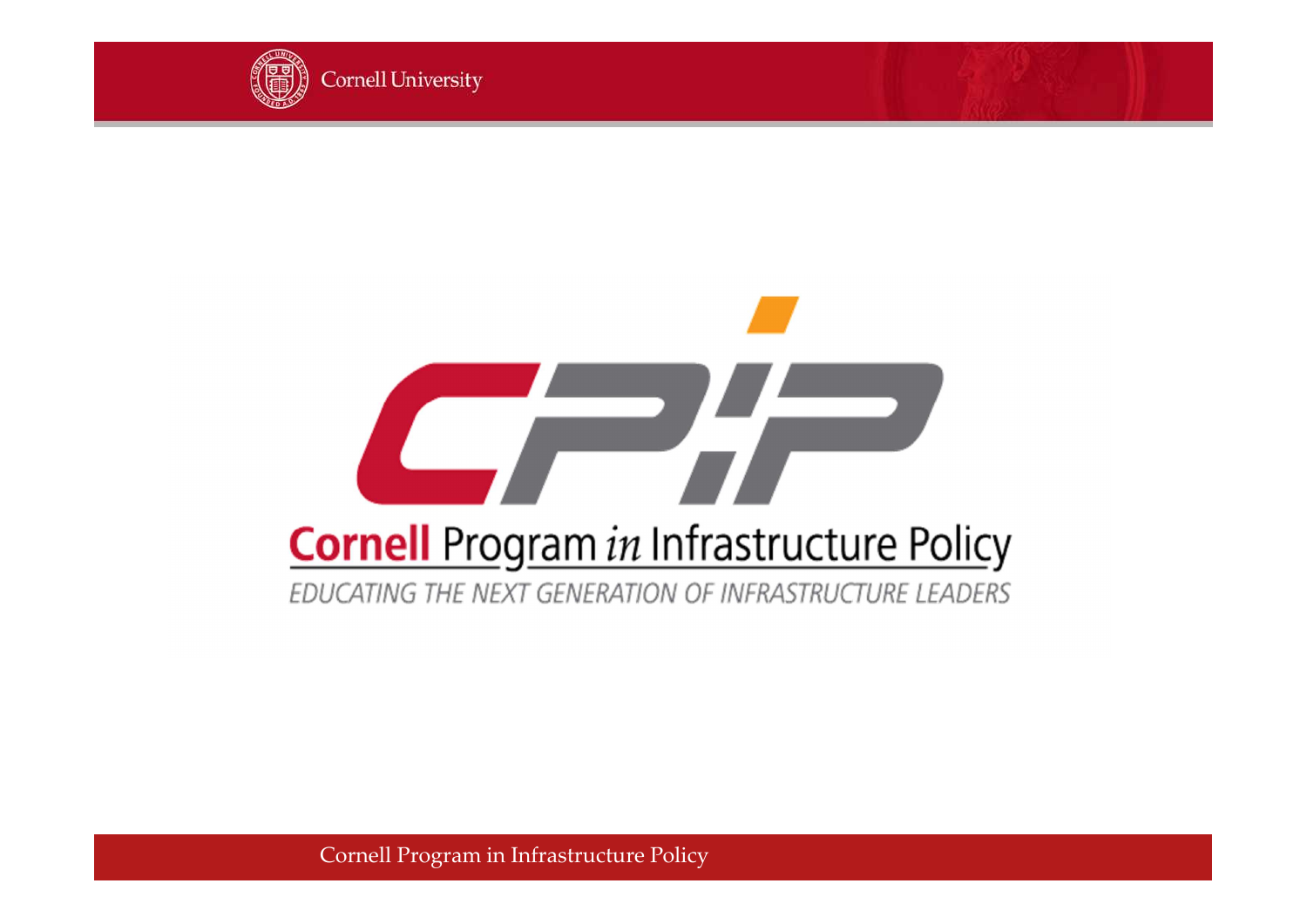

# Overview of U.S. Infrastructure Policy Issues Impacting the New York Metro Area

R. Richard Geddes Professor and Founding Director Cornell Program in Infrastructure Policy (CPIP)

March 24, 2021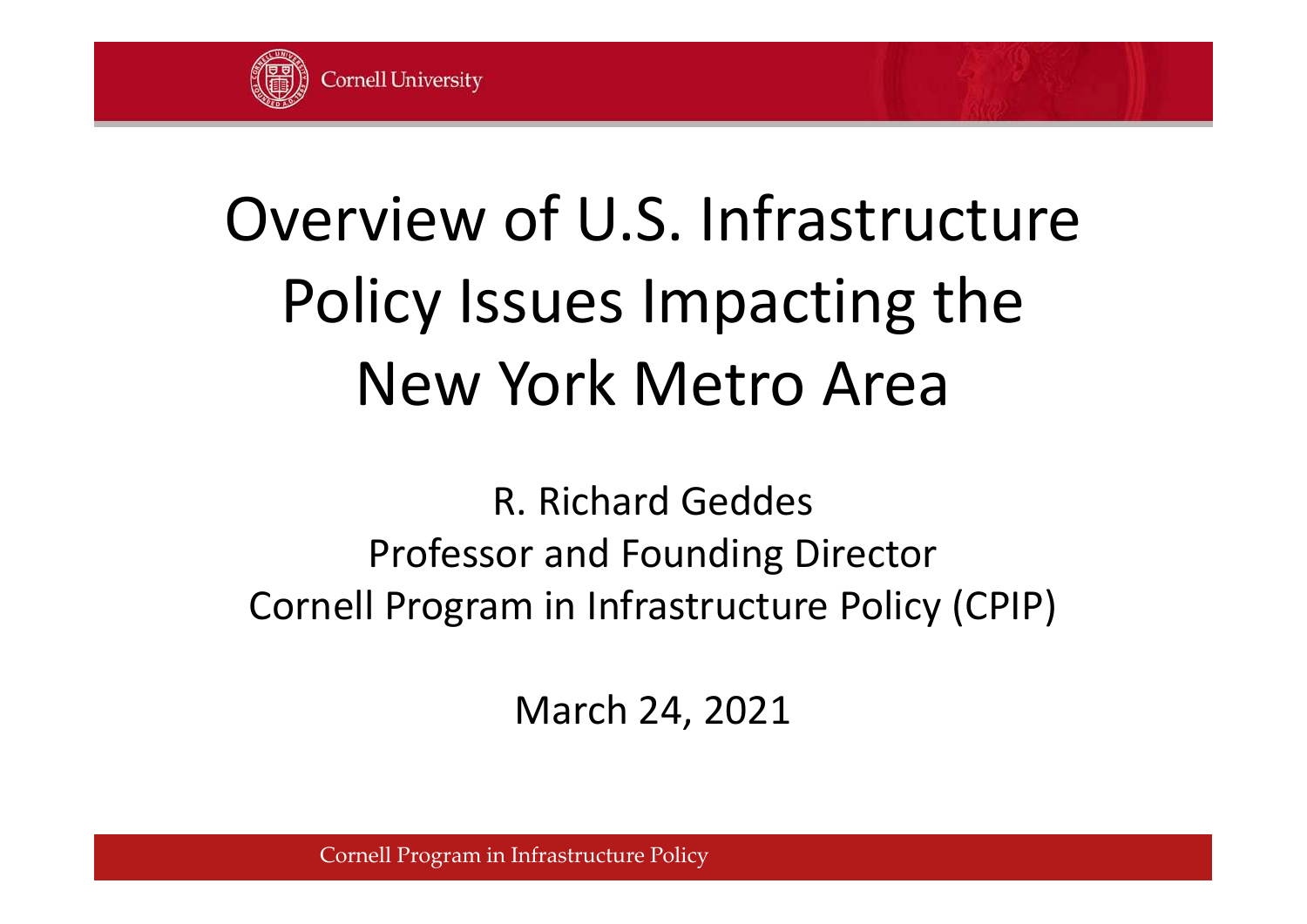## Defining Infrastructure: Two Parts (1)

#### **Part 1: Civil (or network) infrastructure**

- Drinking water treatment systems (pumps, plants, and pipes)
- Wastewater treat systems (pumps, plants, and pipes)
- Roads and highways
- Bridges and tunnels
- Communications systems (land line systems, cell towers, etc.)
- Electric systems (generation, transmission, and distribution)
- Railroads as network infrastructure (passenger and freight)
- Solid waste removal/garbage collection
- Street lights
- Parking garages
- Sidewalks, etc.
- Hard infrastructure is usually part of a network (sometimes also called network infrastructure)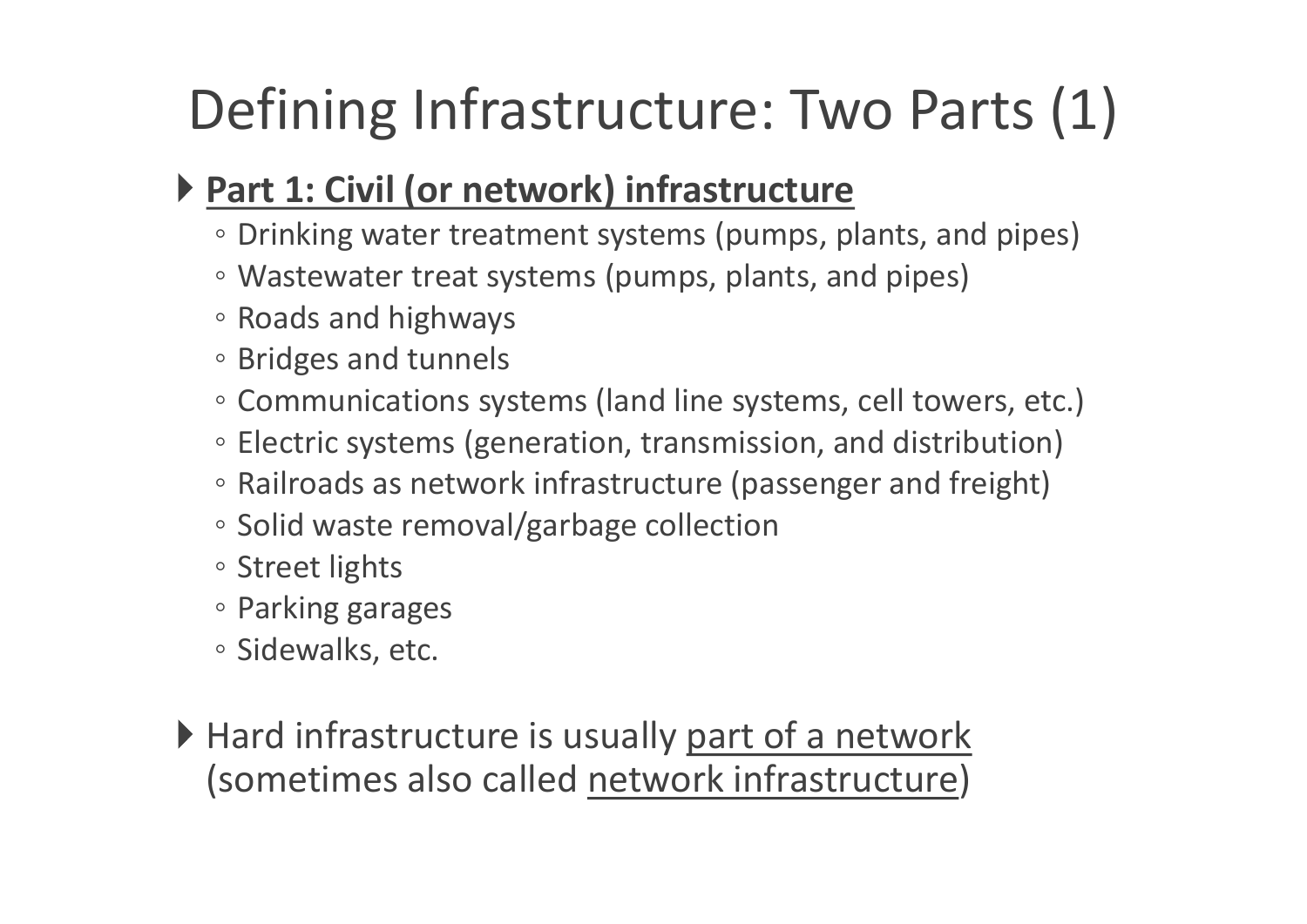### **Defining Infrastructure (2)**

- **Social infrastructure**:
	- Prisons
	- Courthouses
	- Schools
	- Hospitals
	- Stadiums
	- Senior centers
- Soft infrastructure is usually stand-alone; not part of a network; sometimes referred to as facilities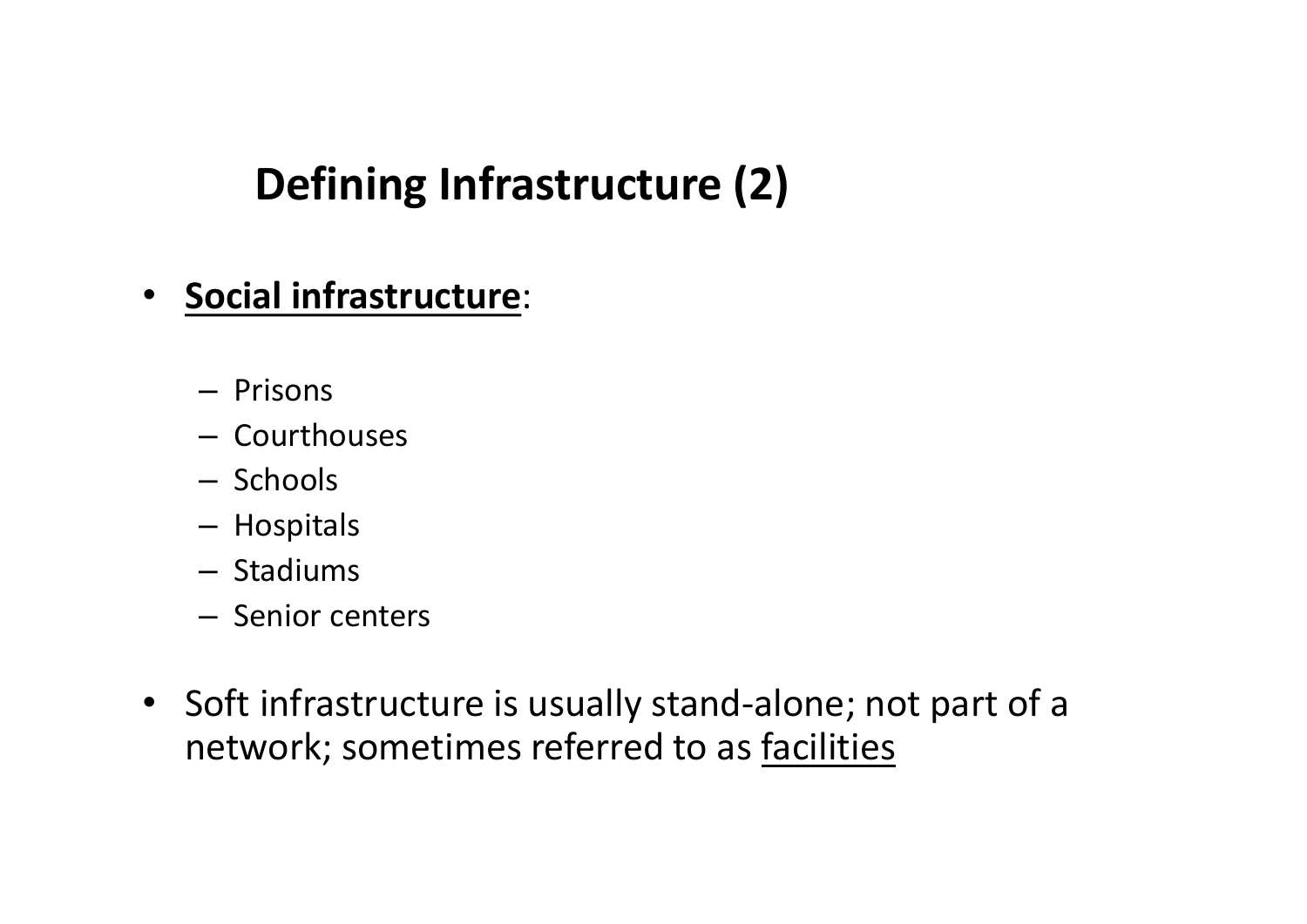

## Two distinct types of infrastructure gaps:

## A funding gap versus a financing gap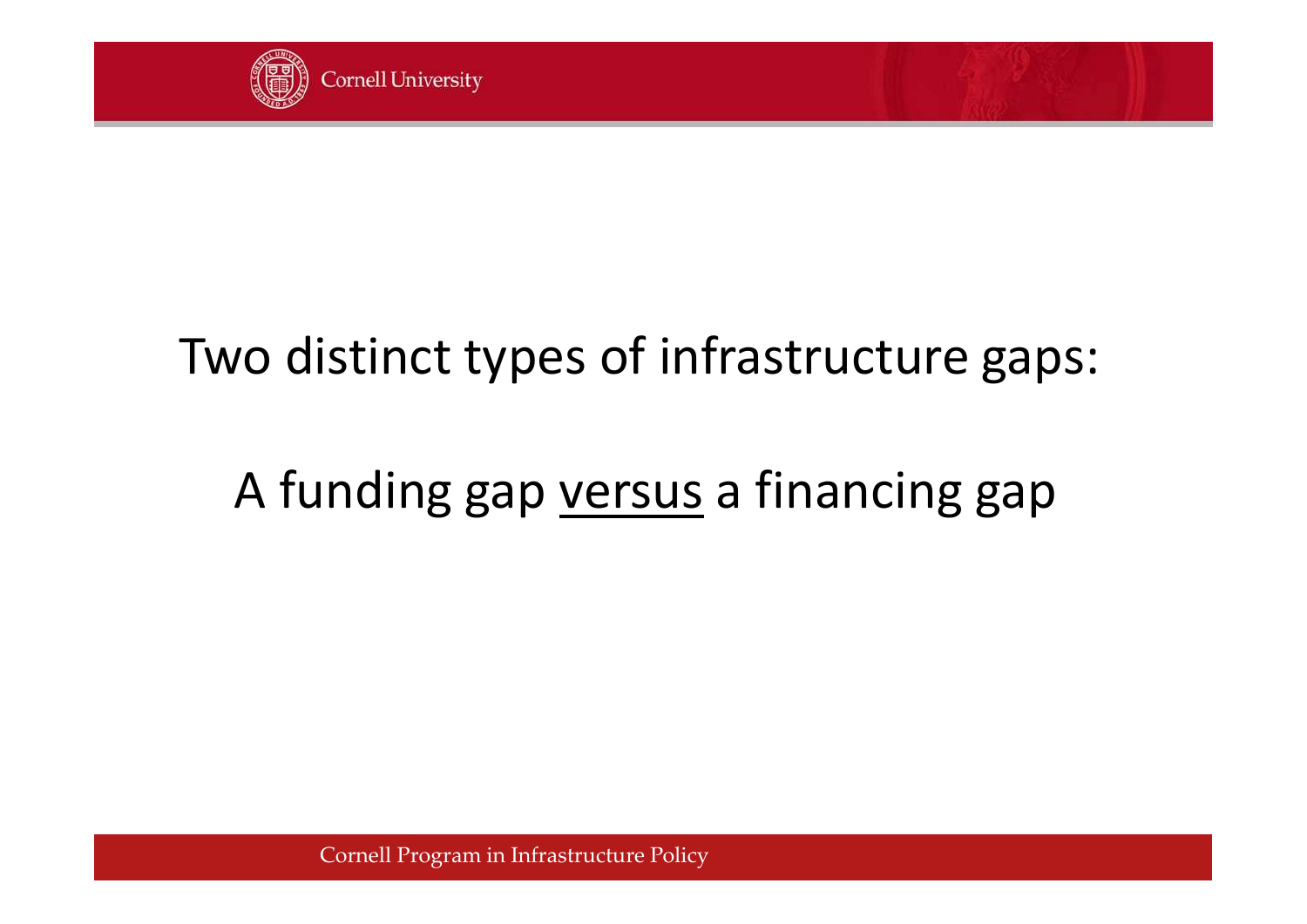

The funding gap: Infrastructure funding refers to the *underlying resources* (dollars) necessary to pay for infrastructure

This gap is the difference between what engineers say is needed for a "state of good repair" and dollars currently available for funding

The two broad categories are some type of user fee and some type of broader tax revenue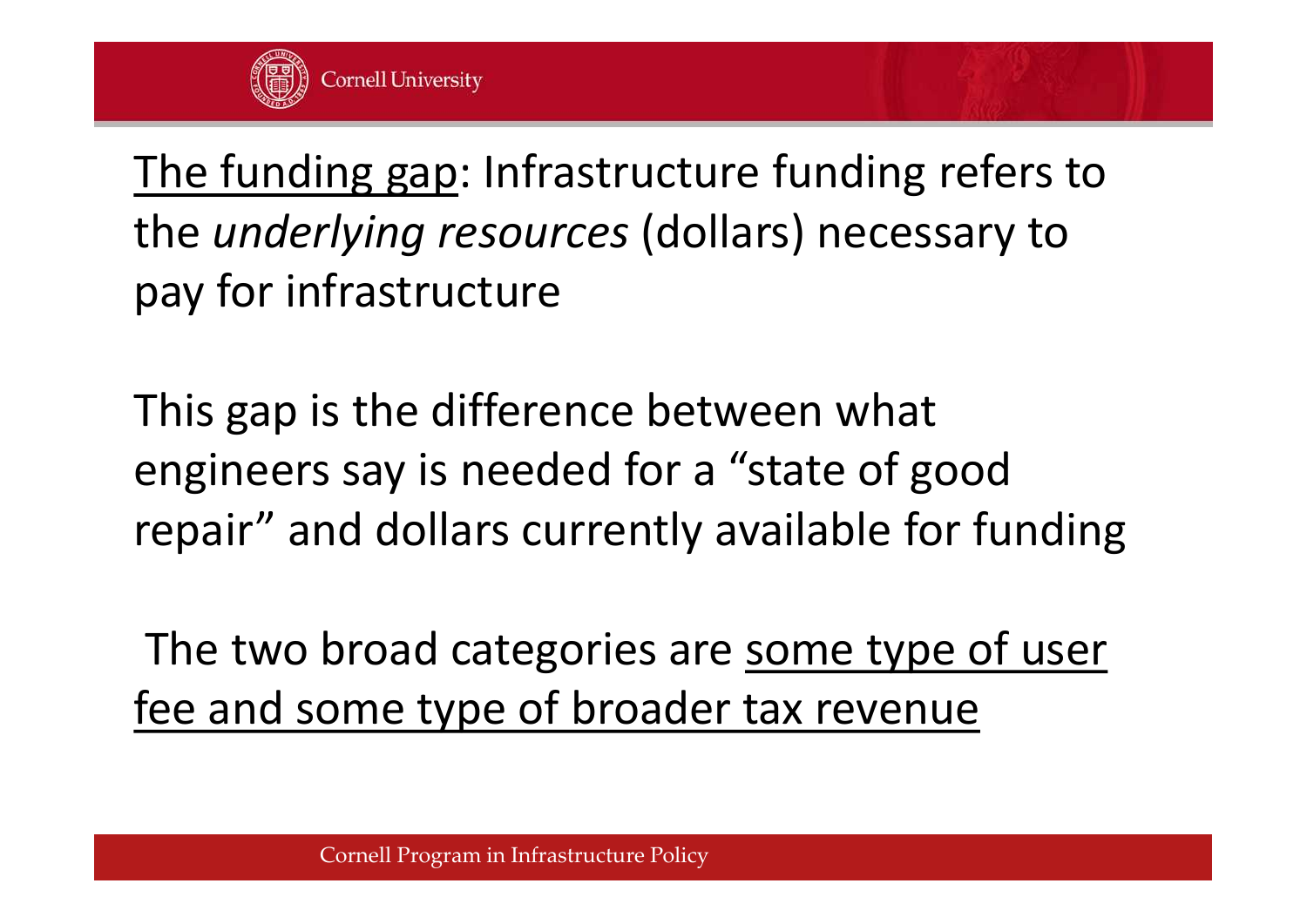

## **Major Infrastructure Policy Misconception:**

The private sector does not provide more funding *per se*, but can help to finance a facility once funding is secured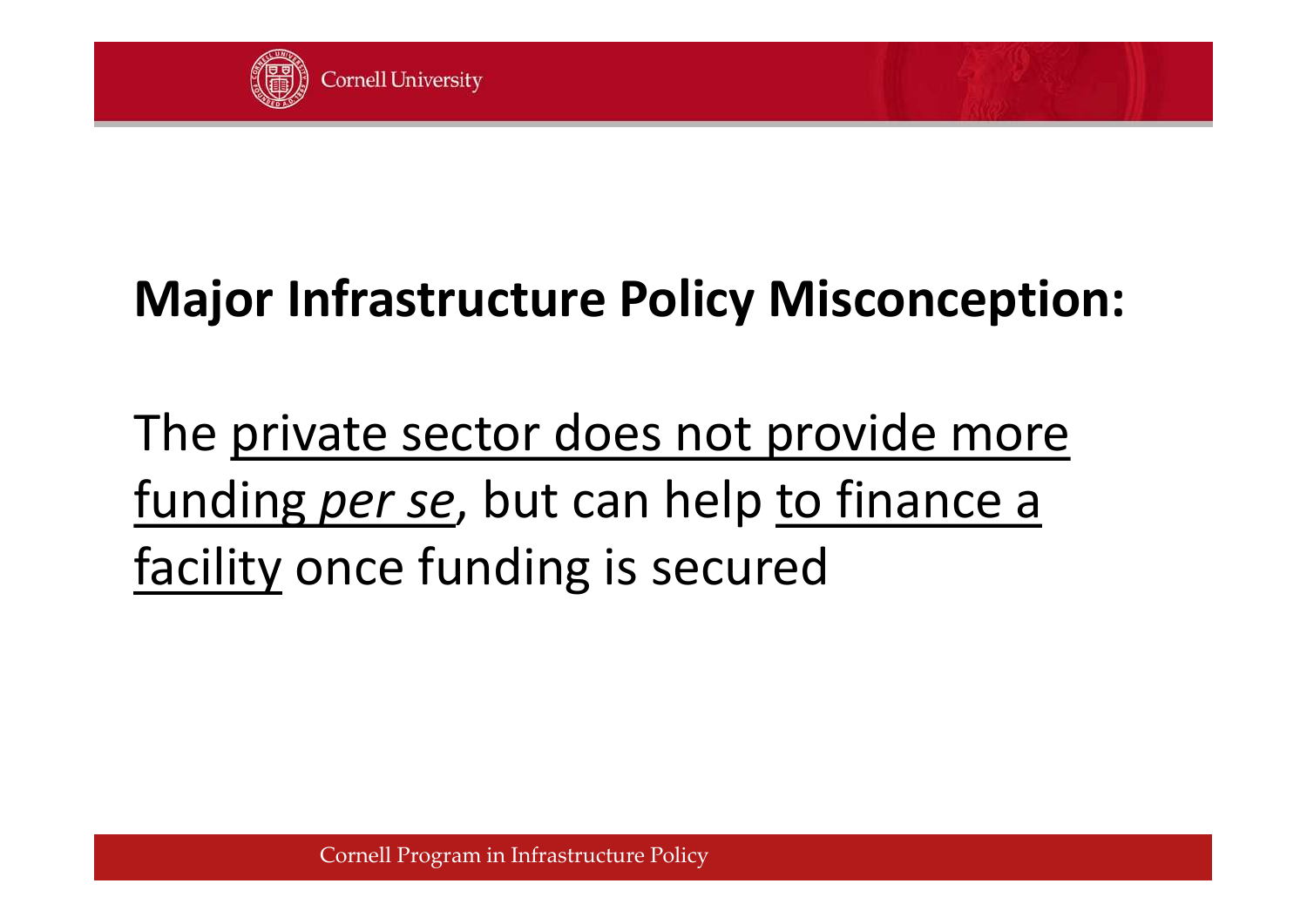

## Once infrastructure <u>funding</u> is in place, then financing can come from many sources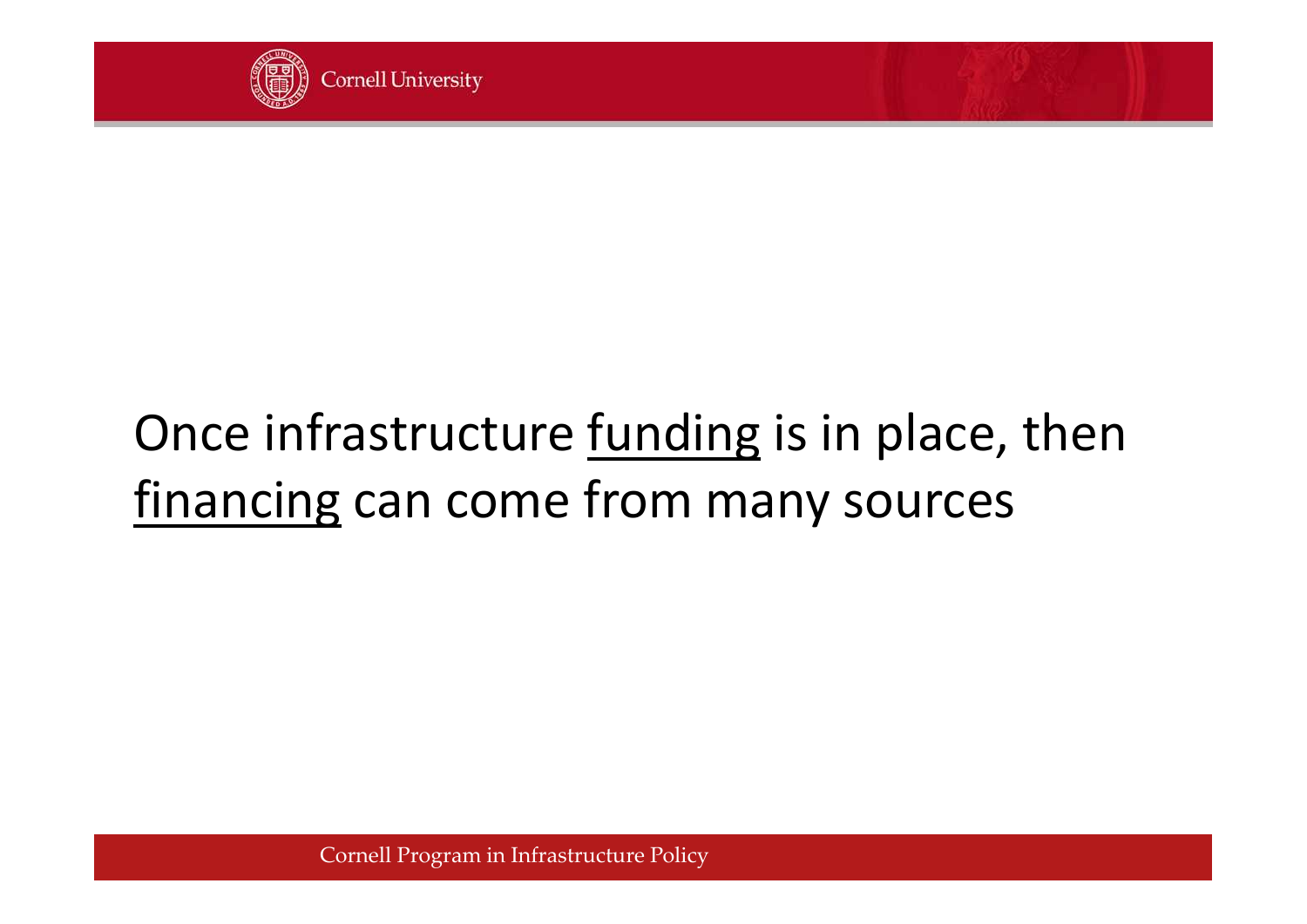

#### Infrastructure Financing Sources in the United States

Tax-exempt municipal bonds

Privately issued corporate bonds

TIFIA (Transportation Infrastructure Funding and Financing Act) loans

Direct equity investment by a private investor (often considered the key aspect of a PPP)

State revolving funds (SRFs) , etc.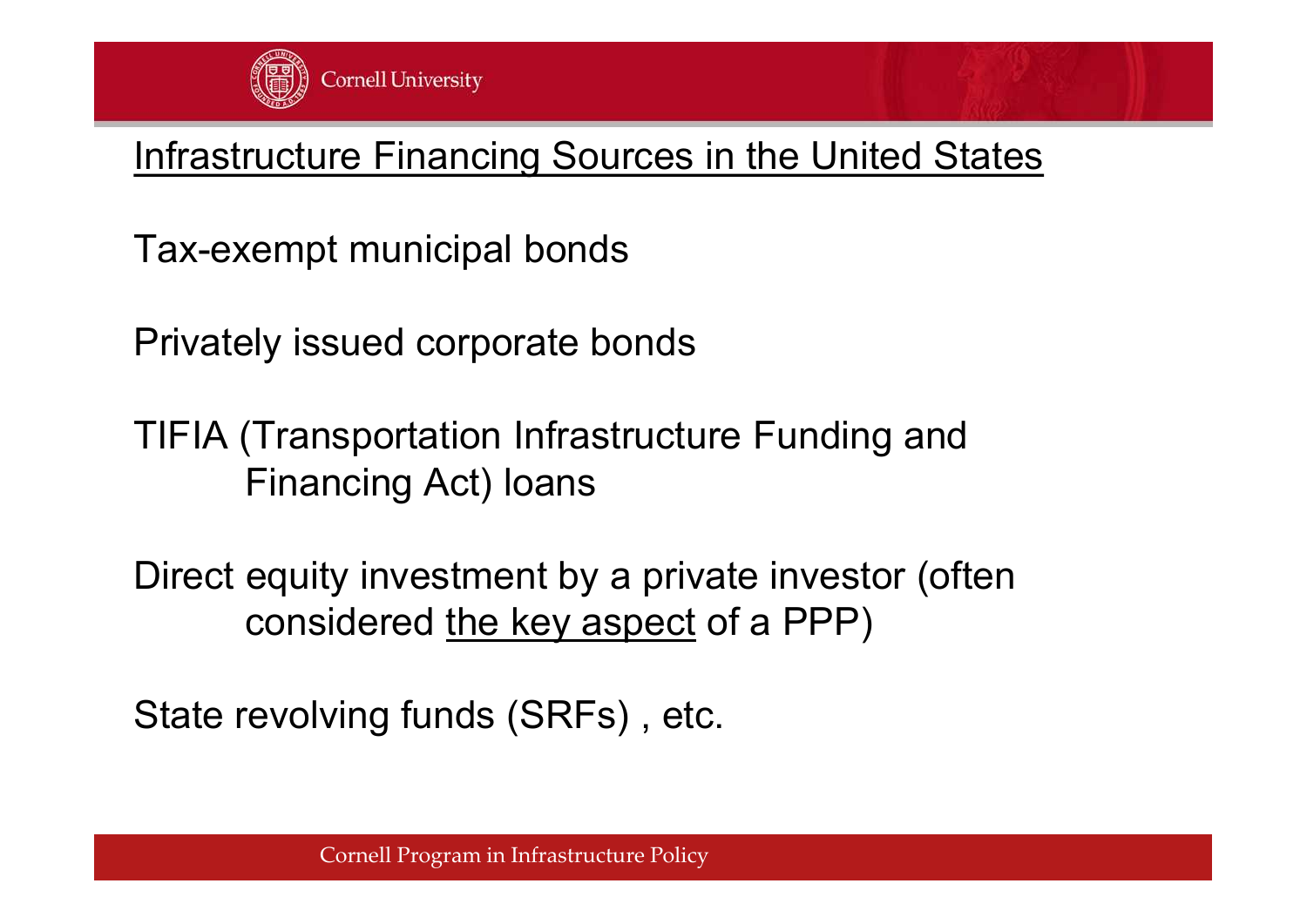

#### **Main Infrastructure Problems in the United States**:

- A. Inadequate funding from current sources (note endemic problems with fuel taxes)
- B. Deferred maintenance of key infrastructure
- C. Slow and costly infrastructure delivery
- \* Intensity of problems vary greatly across sector
- \* Infrastructure generally better where there is a *direct user fee*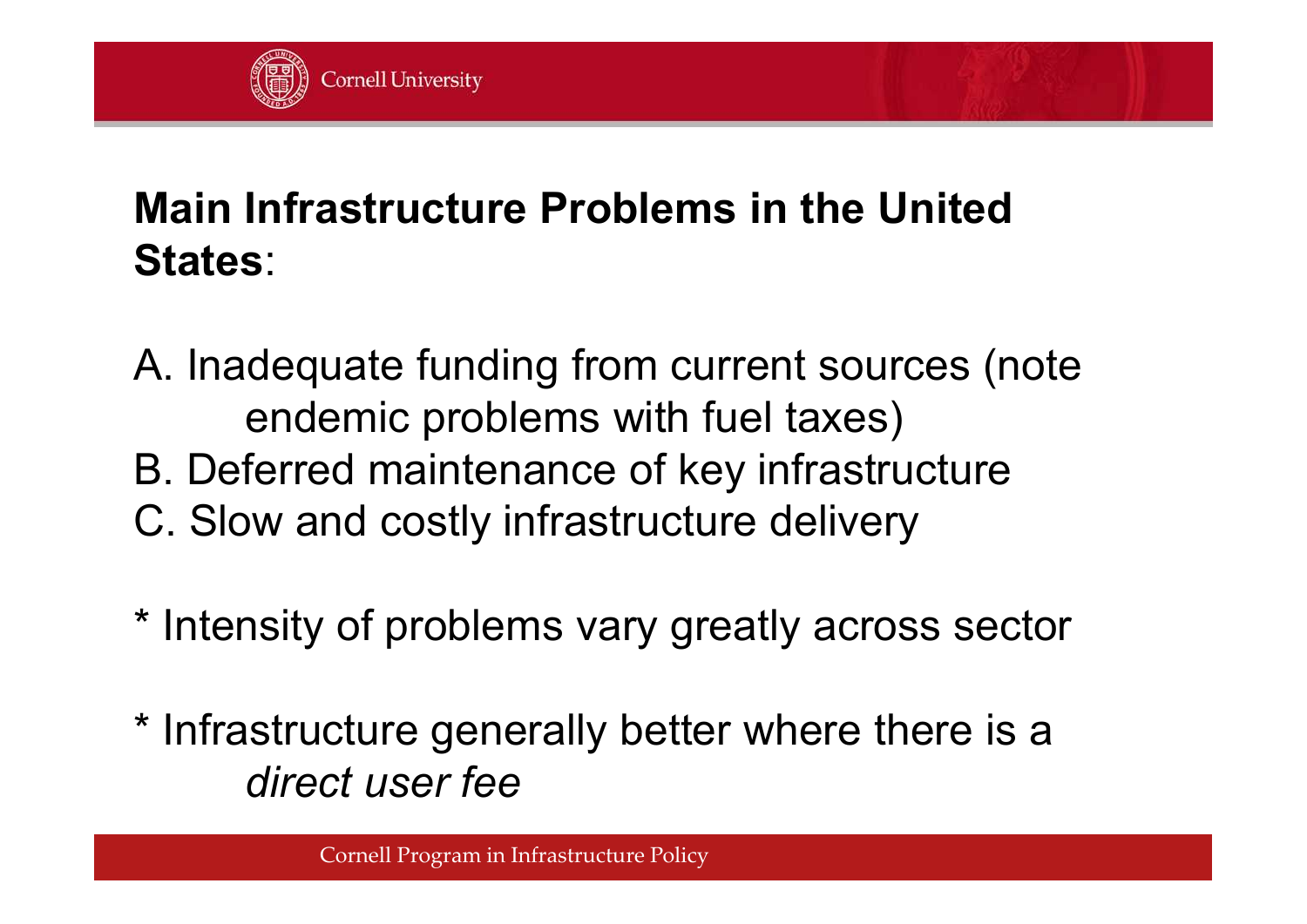

### Key U.S. infra policy improvements: \* A robust **asset recycling program** that encourages state and local "self help" in generating new funding \* Encourage bundling of design/construction with operation/maintenance via DBOM contracts

\* Incentivizing the **adoption of new technologies** that will save money and improve delivery \* Facilitate **value-added tolling** of interstates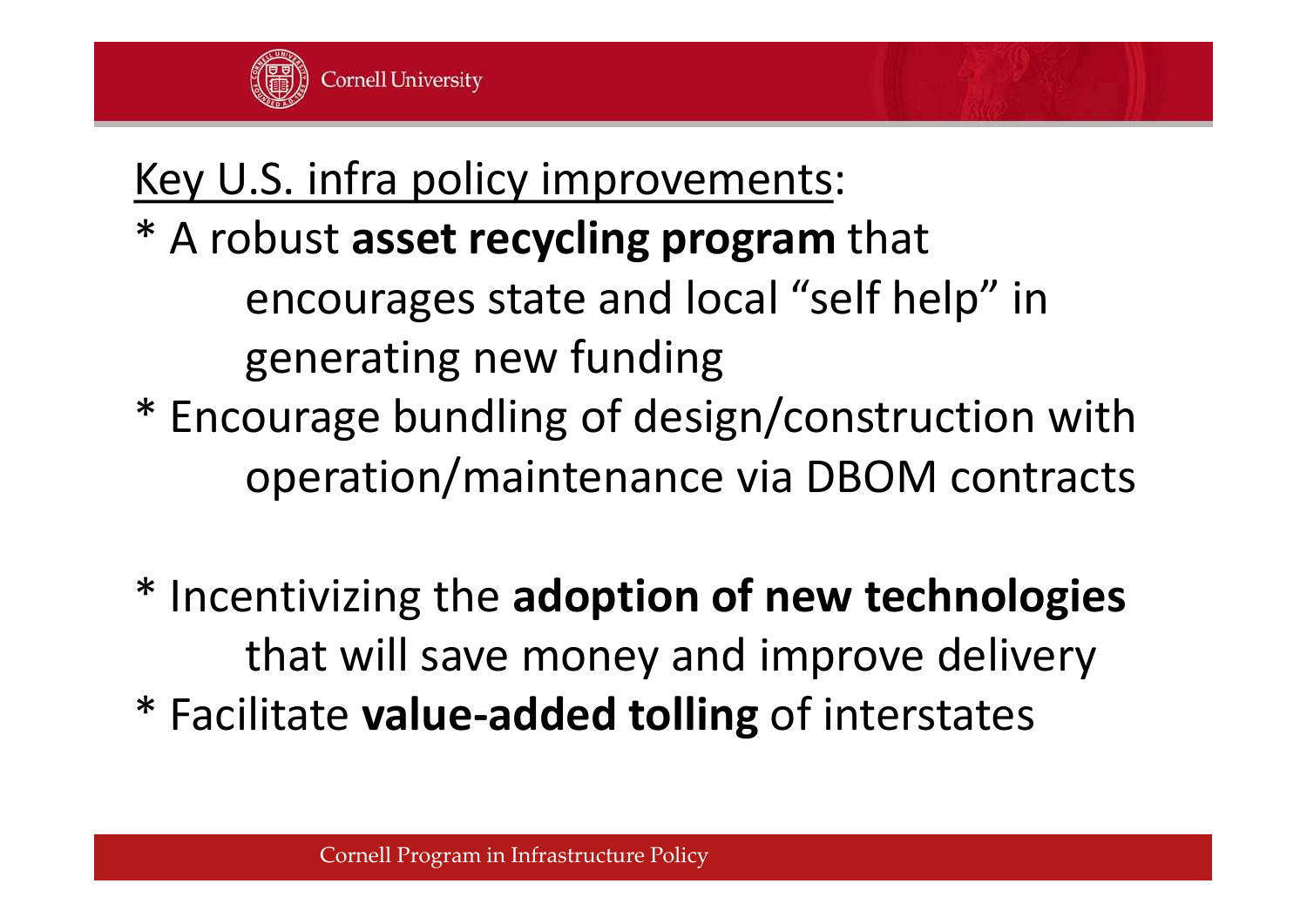

### Key U.S. infra policy improvements (con't):

\* Lift the cap on Private Activity Bonds (PABs) and allow for use on other infrastructure types

- \* Reform National Environmental Policy Act (NEPA)
- Repeal of Section 111 of Title 23 on the development of Interstate rest stops by states!